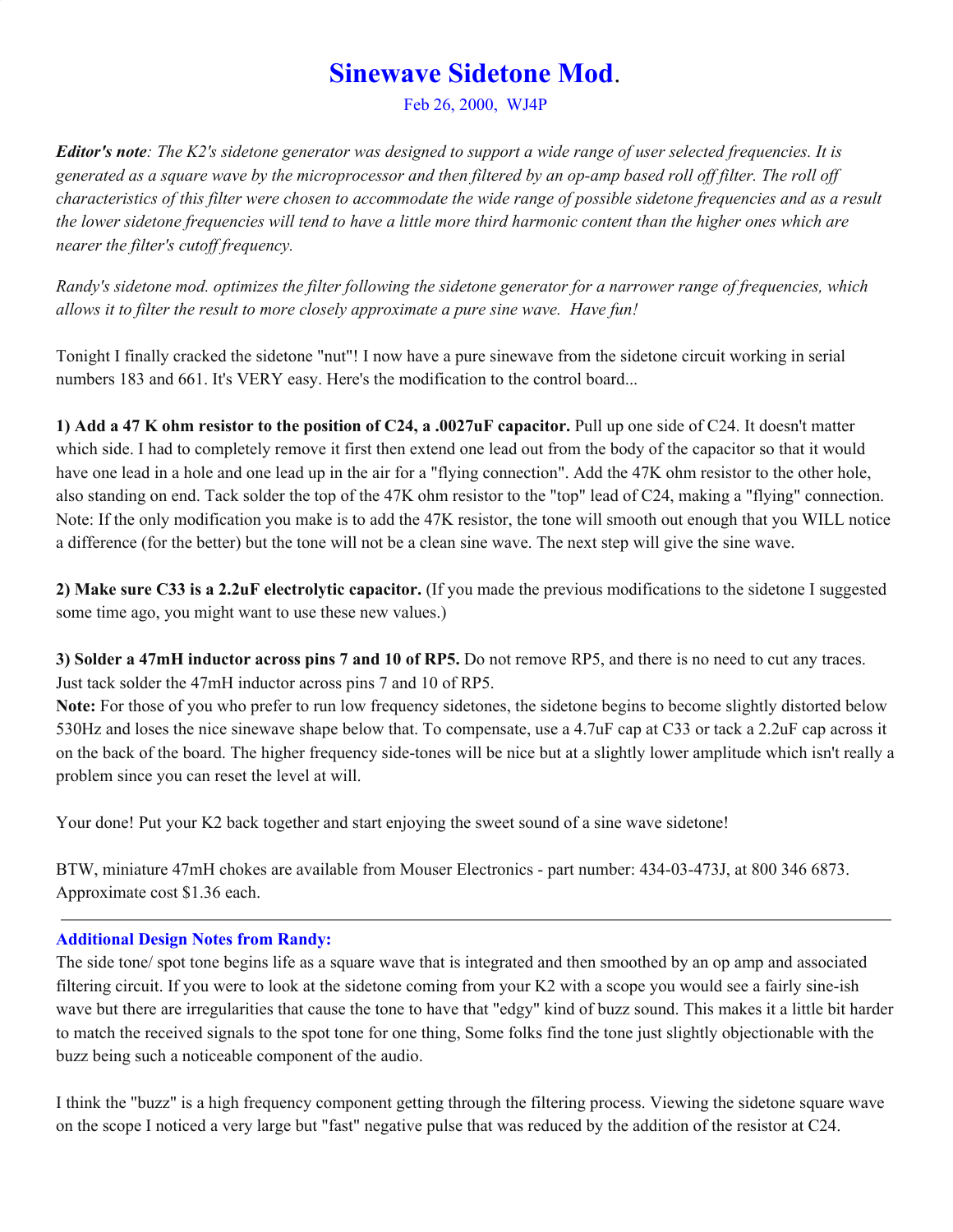The added inductor is the part that is usually not readily available but there is a wide range that will work. Seems to me the values ran from about 10mH to 47mH and by using the appropriate capacitor at C33 produced the proper resonant circuit. Tom, N0SS put out a table of parts for C33 and the added inductor.

The added inductor helped a lot to smooth the sidetone, but I wasn't satisfied with the earlier results. The tone is very smooth now with the added resistor at C24. I was able to listen to an unmodified K2 and mine side by side and the difference is very obvious.

One thing I saw was that it was "better" to have the circuit resonance on the low side (about 500Hz) to clean up the low end just in case I or someone else might want to operate it that way. The higher tones were fine doing that. Also, I \*think\* the combination that uses the smaller caps (about 4.7uF) and

larger inductor values seemed to sound better overall. I don't have any scientific info on that thought, just an impression coming away from the long night of testing. And the mod is easier going with the stock cap at C33 and just tacking in the appropriate inductor across RP5 7 to 10.

I did see the post about the fellow who "removed" the resistors. Interesting, and it won't hurt IMO. The impedance of the choke is way lower than 1K, it's about 30 ohms. So it seems to me that cutting the lands is a bit "aggressive" and not required.

### **Notes from Tom, N0SS:**

In case you wish to dabble in the WJ4P mod to clean up the K2 sidetone a bit, and you can't locate chokes in the value/size you want, consider this:

#### **Mouser Electronics 1-800-346-6873 [http://www.mouser.com](https://web.archive.org/web/20170705100129/http://www.mouser.com/)**

| Mouser#            | Inductance mH | <b>Max. DC Res OHMS</b> | <b>Max DC Current</b> | Price ea. |
|--------------------|---------------|-------------------------|-----------------------|-----------|
| 434-03-103J        | 10.0          | 23                      | 110                   | \$1.36    |
| $434 - 03 - 123$   | 12.0          | 24                      | 100                   | \$1.36    |
| $434 - 03 - 153$   | 15.0          | 28                      | 90                    | \$1.36    |
| $434 - 03 - 183J$  | 18.0          | 34                      | 85                    | \$1.36    |
| $434 - 03 - 223$ J | 22.0          | 39                      | 80                    | \$1.36    |
| 434-03-273J        | 27.0          | 48                      | 70                    | \$1.36    |
| 434-03-333J        | 33.0          | 56                      | 65                    | \$1.36    |
| 434-03-393J        | 39.0          | 62                      | 60                    | \$1.36    |
| 434-03-473J        | 47.0          | 73                      | 55                    | \$1.36    |

#### **11mm High Reliability Pluggable Coils (0.56" L x 0.38" dia.)**